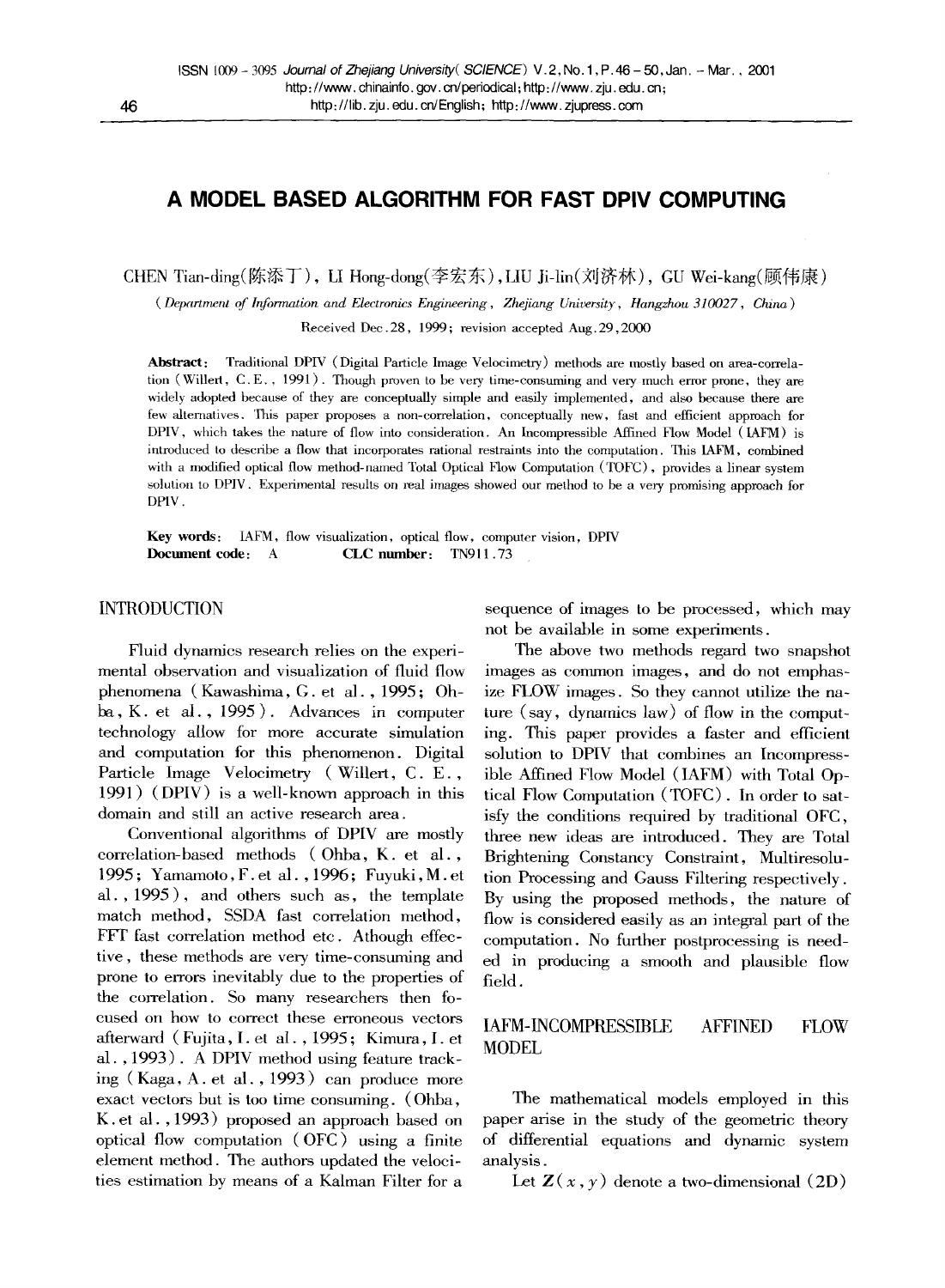flow vector field,

$$
\mathbf{Z}(x,y) = p(x,y) \cdot \mathbf{i} + q(x,y) \cdot \mathbf{j} \quad (1)
$$

Where  $p(x, y)$ ,  $q(x, y)$  are components of Z  $(x,y)$  along the direction of the x-axis and yaxis respectively,  $\boldsymbol{i}$ ,  $\boldsymbol{j}$  and are the unit vectors. In differential equation form, it becomes,

$$
\frac{\mathrm{d}x}{\mathrm{d}t} = p(x, y) \tag{2}
$$

$$
\frac{\mathrm{d}y}{\mathrm{d}t} = q(x, y) \tag{3}
$$

According to fluid dynamics,  $p$  and  $q$  are the solutions of the 2-D Navier-Stokes Equations

$$
\operatorname{div}(\mathbf{Z}) = \frac{\partial p}{\partial x} + \frac{\partial q}{\partial y} = 0 \tag{4}
$$

$$
\rho \mathrm{d}Z/\mathrm{d}t = \nabla N + \mu \cdot \nabla Z + \rho \cdot F \qquad (5)
$$

Where N,  $\rho$ ,  $\mu$ , F denote the pressure, density and coefficient of viscosity and external force respectively. Eq. (4) describes the law of incompressible fluids, and Eq. ( 5 ) is derived from Newton's Law.

Generally speaking, these equations are not easy to solve because  $p(x, y)$  and  $q(x, y)$  are very complex, high order nonlinear functions of the image coordinates  $x$  and  $y$ . The nature of fluid flow, especially when turbulence is present is still not well understood. Many problems are unanswered. In this work we limited our research to simple steady Stokes flow, and think this simplification is justified because many flow phenomena can be described by such a simple model (Rao, A, R., 1992) Steady Stokes flow is flow satisfying two conditions :  $(1)$  The flow is steady or never changes in relation to time; (2) The Reynolds number is small enough.

In order to provide a suitable model of such kind of flow for processing, we need to liberalize by decomposing Eq. (4) and Eq. (5) into their Taylor series at point  $(x_0, y_0)$  up to the first ordered components, which result in

$$
p(x,y) = p(x_0, y_0) + a(x - x_0) + b(y - y_0)
$$
  
\n
$$
q(x,y) = q(x_0, y_0) + c(x - x_0) + d(y - y_0)
$$
\n(7)

Where

$$
\begin{bmatrix} a & b \\ c & d \end{bmatrix} = \begin{bmatrix} \frac{\partial p}{\partial x} & \frac{\partial p}{\partial y} \\ \frac{\partial q}{\partial x} & \frac{\partial q}{\partial y} \end{bmatrix}_{x = x_0, y = y_0}
$$

 $-2$ 

Thus, the flow is described by ordinary differential equations whose coefficients are equivalent to the partial derivative and constant terms. Eqs.  $(6)(7)$  are called Affined Flow Models (AFM) in flow research.

The AFM has many applications in fluid dynamics research, in Flow Visualization (Helman,J. , 1989), for example, which proved to be an acceptable simplified model for fluid flow. Similar models, with other names such as linear phase portraits (Rao,A,R., 1992), were introduced by other researchers for analyzing oriented texture ( Rao, A, R. , 1992; Shu, C. , 1993) or flow pattern classification (Zhang, J. et al., 1994; Nogawa, H. et. al., 1997). But most of their works mainly (in some senses) focused on how to smooth, describe, or estimate a given flow field, which differ from ours, say, by focusing on how to obtain flow vector data from observation and measurement.

In this paper, we adopt the AFM model because the nature of the underlying flow can be embedded in a natural way in the computation of velocity vectors. Substituting Eq. (4) into Eqs. (6) and (7), yielded the following new model:

$$
p(x,y) = p(x_0, y_0) + a(x - x_0) + b(y - y_0)
$$
\n(8)

$$
q(x,y) = q(x_0, y_0) + c(x - x_0) - a(y - y_0)
$$
 (9)

Please note that the difference between Eqs. (6)  $(7)$  and Eqs.  $(8)(9)$ , of the new model has, the constraint of incompressibility  $Eq. (4)$  embedded in it. That is why we called it IAFM (Incompressible Affined Flow Model). By introducing another constraint of DPIV imaging, say, the TOFC (total brightening constancy equation), we then relate this flow model with the observation equation.

# TOFC-TOTAL OPTICAL FLOW COMPUTATION

A basic assumption of DPIV is that the exposure time (the interval between two successive frames) is short enough to consider the images as instantaneous snapshots of the velocity field. Based on this assumption, we regard the graylevel value at every point of every particle in the flow does not change. In other words, the perceived changes in image brightening must be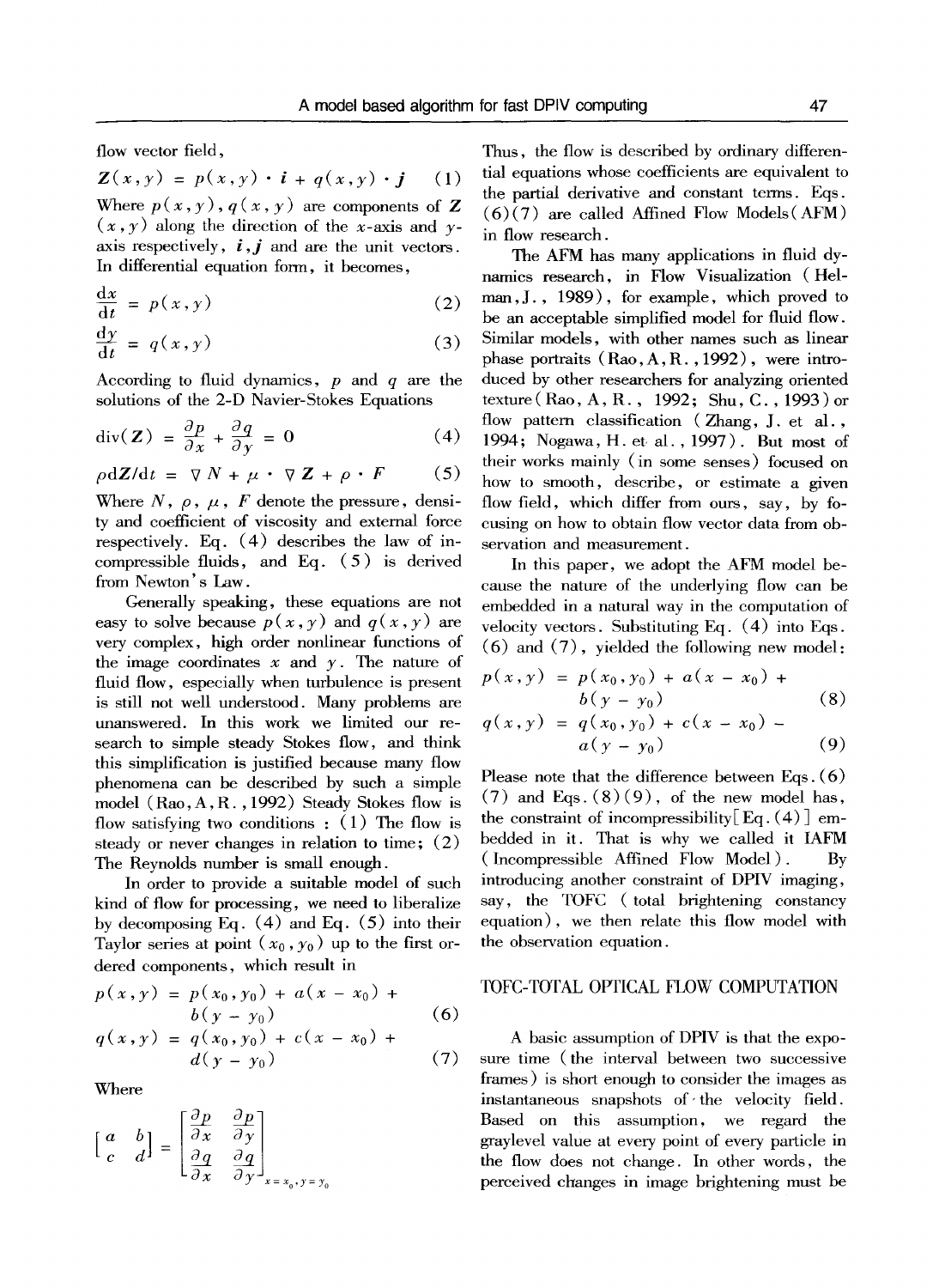entirely due to motion. This is called brightening constancy constraint in traditional optical flow computation (OFC) (Horn, B, K, P., 1986), and is written as

$$
d G(x, y, t) = 0 \tag{10}
$$

Where  $G(x, y, t)$  represents the image function of the flow field and  $x, y, t$  the space and time parameters, and d denotes differential operator.

Unfortunately, because most DPIVs are illumined by a flash lamp whose intensity cannot be controlled precisely, Eq. (10) should not hold if we consider the change of illumination. So, let the change of illumination be denoted by  $di$ , and introduce a total brightening constancy constraint as

$$
dG(x, y, t, i) = 0 \tag{11}
$$

By substituting p and q in Eq.  $(11)$ , we get

$$
G_x \cdot p + G_y \cdot q + G_t + G_i \frac{\mathrm{d}i}{\mathrm{d}t} = 0 \qquad (12)
$$

Based on differential concept, let  $\frac{di}{dt} = \frac{\Delta i}{\Delta t}$ ,  $k =$ 

$$
\frac{1}{\frac{\Delta i}{\Delta t} + 1}
$$
, so (13) replaces (12)

$$
G_x \cdot p + G_y \cdot q + G_t + \frac{1-k}{k} G_i = 0 \quad (13)
$$

Where  $k =$  *illumination* (*t*)/*illumination* (*t* +  $\Delta t$ ), means that the change of illumination is linear. We call Eq. (11) TOFC (Total Optical Flow Computation).

Two conditions required to ensure the validity of the TOFC. are:

(i) The estimation is valid as long as the slope of the brightening function of the pattern does not exceed the pattern displacement. Multiresolution Processing according to our method can assure this, by smoothing and sub-sampling of the source image, such as a Gaussian Pyramid; (ii) the intensity profile of image  $G(x)$ ,  $\gamma$ ) must be differentiable, otherwise gradients in Eq. (13) cannot be calculated. We satisfied this condition by smoothing the sub-sampled image by Gaussian Filtering.

Eq. (13) is an equation in three unknowns  $p, q$  and  $k$ . We showed in Eq.  $(8)(9)$  that  $(p, q)$  can be decomposed into finite linear terms. By combining Eq.  $(8)(9)$  with Eq.

(13) and taking measurements at many points, an over-determined linear system solution of these unknowns are obtained. A Least Square method (IS) is then used to solve this problem.

# ALGORITHM AND IMPLEMENTATION

This section gives a brief description of the algorithm using IAFM and some experiments to show the efficiency of the provided approach. The DPIV images shown in Fig. 1 were captured in a real experiment on fluid dynamics. The size of each raw image was  $1024 \times 1024$ .



Fig. 1 **DPIV images used in our experiment**   $(a)$  image  $\text{I}$ ; (b) image  $\text{II}$ 

### **1. Preprocessing**

According to the first condition of TOFC, we must first smooth and sub-sample the source images obtained from DPIV because the aim and function of DPIV is to record a very short time exposure photograph of the particles in the flow. If the average flow velocity is much greater than the average panicle diameter, then Eq. (11) does not hold. A classical muhi-resolution tech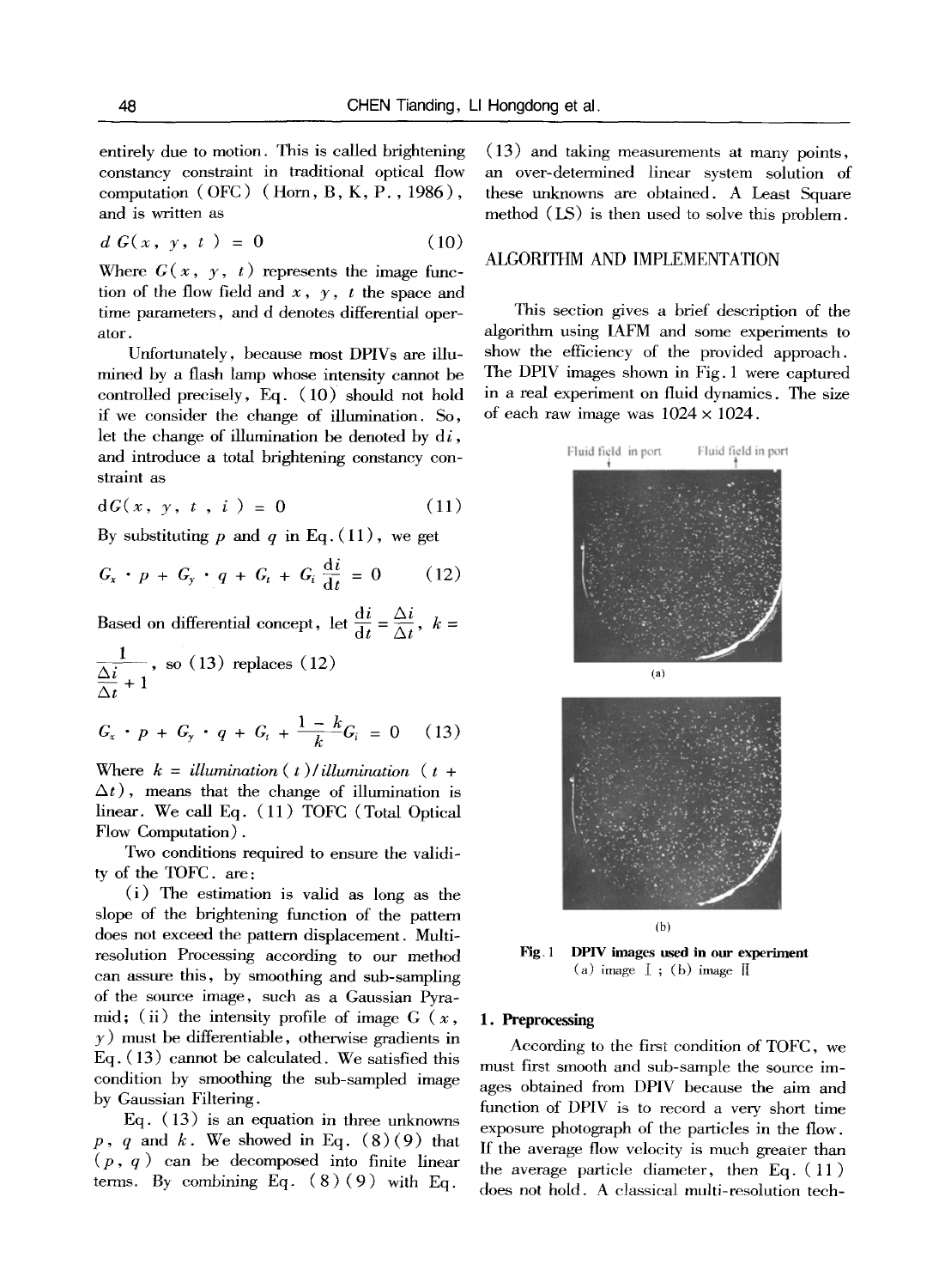nique-Gaussian Pyramid was applied. The ratio of sub-sample is due to the maximum velocity in the flow. In our experiment, we re-sampled the size  $256 \times 256$  raw images. A Guassian filter of  $\sigma = 3.0$  was applied to assure the validity of the gradient computation of the images.

#### **2. Divide into patches**

An IAFM is a good approximation of the flow field within small local patches. According to this, we divided the images into overlapped square patches. That is to say that only the velocity at each point inside a small patch has IAFM property. The size of each patch is determined according to the velocity the field resolution. Here we wanted to obtain a  $32 \times 32$  velocity field, so the size of  $16 \times 16$  or  $24 \times 24$  of each patch are preferred.

|                                            |  | $\begin{vmatrix} 1 & 0 & -1 & 1 & 2 & 1 \end{vmatrix}$    |                       |  |
|--------------------------------------------|--|-----------------------------------------------------------|-----------------------|--|
| $\begin{vmatrix} 2 & 0 & -2 \end{vmatrix}$ |  |                                                           | $0 \qquad 0 \qquad 0$ |  |
|                                            |  | $\begin{vmatrix} 1 & 0 & -1 & -1 & -2 & -1 \end{vmatrix}$ |                       |  |

| Fig. 2 |  | Sobel masks |
|--------|--|-------------|
|--------|--|-------------|

#### **3. Select feature points**

Referring to Verri and Poggio' s work (Verri, A., 1989 ), the brightening constancy equation is more accurate at the point where the magnitude of G is large enough. So we first computed the gradient by a Sobel mask (Fig. 2) at each points inside a patch, then sorted them by the magnitude of gradients:  $|G| = \sqrt{G_x^2 + G_y^2}$ , selected several points with largest  $|G|$ , and called them feature points. We selected the first 64 points that were enough for over-determining.

### **4. Least square** estimations

Consider the linear system of equations (8) (9) and (13) at selected feature points inside each patch. Let the lower left comer of a patch be at  $(x_0, y_0)$  and substitute Eqs  $(8)$  and  $(9)$ in Eq. (13). Then we get six unknowns  $X =$  ${p_0, q_0, k, a, b, c}$  with one equation. If there exist 64 feature points, it will be 64 equations with 6 unknowns, then the problem can be solved by an LS (Least Square) method by means of a pseudo inverse operator

$$
X = (A^{\mathrm{T}} \cdot A)^{-1} \cdot A^{\mathrm{T}} \cdot B \tag{14}
$$

### 5. Experimental **Results**

Following the steps mentioned above, the global flow field of images of Fig. 1 was reconstructed piecewise by an LS method. The resultant 2D flow field is shown in Fig. 4. For comparison, we also show the resultant flow field( Fig. 5) obtained from a conventional correlationbased method. It took 2.7 seconds using our method to produce a  $32 \times 32$  flow field when our program was run on a Pentium/166MHz PC, as compared to 35.0 seconds by a correlation based method. Notice that Fig. 5 has many erroneous vectors while Fig. 4 is rather smooth, and has very delicate structures. For example, our observation in the experiment confirmed the existence of the small vertex denoted by an arrow in the left part of Fig. 4. Furthermore, we could measure the local properties of the resultant flow in an analytic way, for example, by considering, the small vortex structure at the left of Fig. 4 as the origin of the local coordinates system with the vortex as its center.

$$
\begin{cases}\np = 0.012x + 0.064y \\
q = -0.012x - 0.012y\n\end{cases}
$$
\n(15)